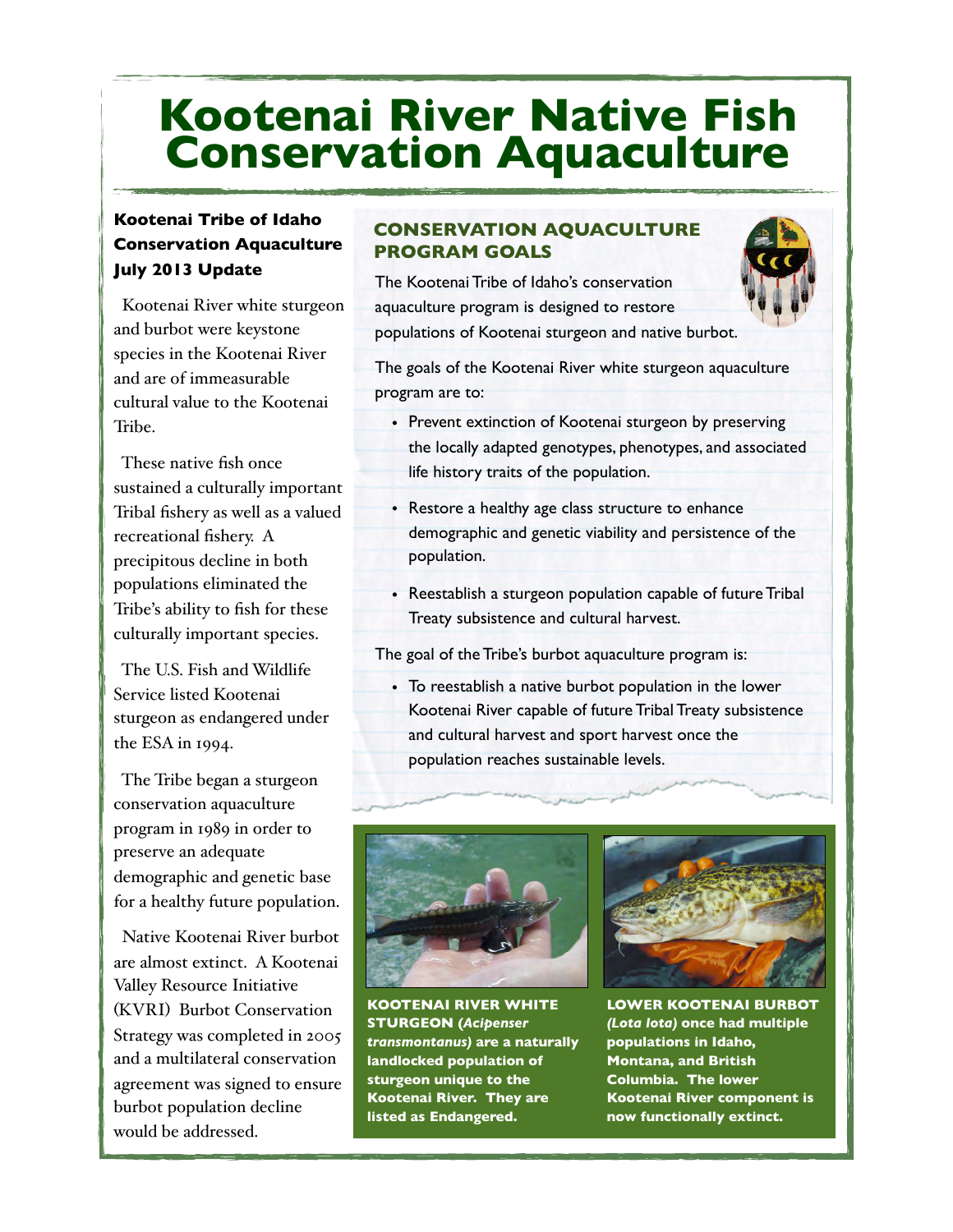## **UPGRADES TO EXISTING KOOTENAI TRIBAL HATCHERY AND CONSTRUCTION OF NEW TWIN RIVERS HATCHERY**

 The existing Tribal Sturgeon Hatchery facilities were developed to meet near-term objectives of avoiding demographic extinction with the assumption that natural requirement would be restored by implementing flow measures. Since flow measures have not

restored recruitment, numbers of broodstock, families and total releases provided by current production facilities are inadequate to address longer-term conservation risks.

 The existing Tribal Sturgeon Hatchery is operating at its physical and functional capacity limiting any program operational flexibility in the future. Expansion of the current

facilities is not a viable alternative

because the available space and water sources are currently fully utilized.

 The new sturgeon hatchery, in concert with the existing facility, will enable more families to be

reared in temperature and density conditions that optimize in-hatchery survival. Additional rearing space will also improve fish health by reducing density-related pathogen transmission and disease susceptibility.

 Additional space will also support separation of sturgeon progeny groups (families) in the hatchery in order to maintain distinct family lineages until the fish are large enough to be marked with passive integrated transponder (PIT) tags. Additional space is also required to facilitate separate rearing of large and small components of individual families to reduce mortality due to size-

> There is no physical capacity available at the existing Tribal Sturgeon Hatchery to accommodate the burbot conservation

aquaculture program. The construction of a new facility is critical to advancing the burbot conservation efforts and to meeting the biological objectives identified in the KVRI Burbot Conservation Strategy.

based selection in the hatchery.



*Above: Location of existing Kootenai Tribal Hatchery and planned Twin River hatchery*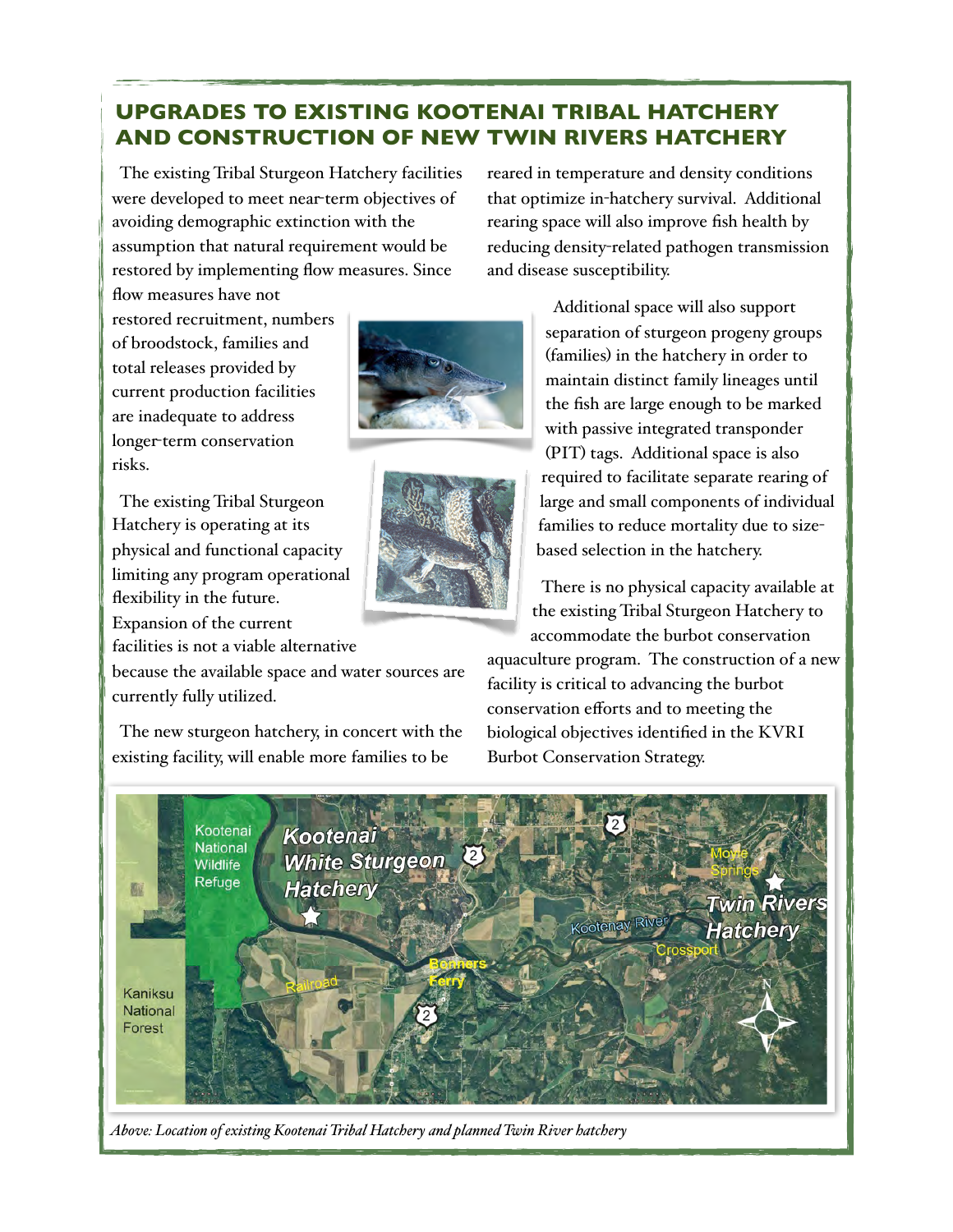# **KOOTENAI RIVER NATIVE FISH CONSERVATION AQUACULTURE PROGRAM**

 As part of the planning process for the new hatchery the Tribe, working in coordination with Idaho Department of Fish and Game, Montana Fish, Wildlife & Parks, B.C. Ministry, and others, developed detailed monitoring and evaluation plans for both the sturgeon and burbot conservation aquaculture programs. These monitoring and evaluation plans include annual processes to collaboratively review and analyze data and information, and to adaptively manage the Kootenai sturgeon and burbot conservation aquaculture programs.

 The majority of funding for operations of the Kootenai River Native Fish Conservation Aquaculture Program as well as planning, design and construction of the existing facility upgrades and Twin Rivers construction, are provided by the Bonneville Power Administration through the Northwest Power and Conservation Council's Fish and Wildlife Program.





*Top right: Existing Kootenai Tribal Hatchery with planned upgrades. Bottom: Planned Twin Rivers hatchery site with i!ustration of new facility.*